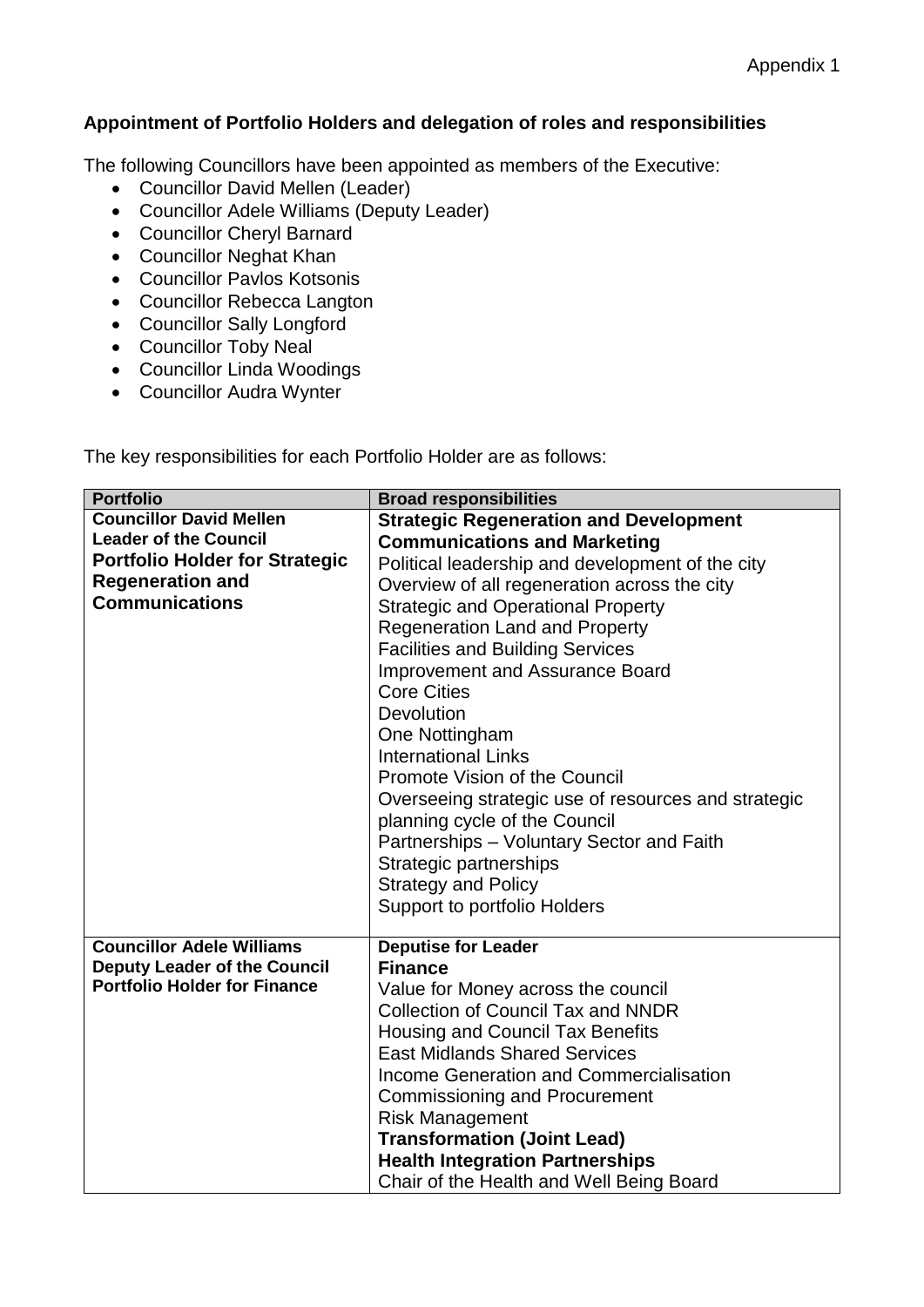| <b>Portfolio</b>                                                                                                           | <b>Broad responsibilities</b>                                                                                                                                                                                                                                                                                                                                                                                                                                                                                                                                                                                                                                                                                                                                                                                                                                               |
|----------------------------------------------------------------------------------------------------------------------------|-----------------------------------------------------------------------------------------------------------------------------------------------------------------------------------------------------------------------------------------------------------------------------------------------------------------------------------------------------------------------------------------------------------------------------------------------------------------------------------------------------------------------------------------------------------------------------------------------------------------------------------------------------------------------------------------------------------------------------------------------------------------------------------------------------------------------------------------------------------------------------|
|                                                                                                                            | <b>Legal and Democratic Services and Elections</b><br><b>Customer Care and Customer Services across the</b><br><b>Council</b><br><b>Registrars and Coroners</b>                                                                                                                                                                                                                                                                                                                                                                                                                                                                                                                                                                                                                                                                                                             |
| <b>Councillor Sally Longford</b><br><b>Portfolio Holder for Energy,</b><br><b>Environment and Waste</b><br><b>Services</b> | <b>Climate Change, Carbon Reduction and</b><br><b>Sustainability</b><br>Carbon Neutral 2028<br><b>Clean Air and Air Quality</b><br><b>Biodiversity and Conservation</b><br>Energy - Fuel Poverty<br><b>Energy from Waste</b><br><b>District Heating</b><br><b>Nottingham Energy Partnerships</b><br>Flooding<br><b>Council Plan Monitoring</b><br><b>Waste Collection and Disposal</b><br><b>Cleansing and Streetscene</b><br>Recycling<br>Domestic and Street bins                                                                                                                                                                                                                                                                                                                                                                                                         |
| <b>Councillor Cheryl Barnard</b><br>Portfolio Holder for Children,<br><b>Young People and Schools</b>                      | <b>Children's Services</b><br>Performing the Lead Role for Children's Services in<br>accordance with statutory requirements and guidance.<br>Children's Safeguarding, children's social care<br><b>Children in Care and Care Leavers</b><br>Early Intervention<br>Children's Partnership and Young People's Plan<br>Youth and Play teams,<br>Youth justice services<br><b>Children's Centres</b><br>Children's Mental Health<br>Lead on commissioning of Children's Services<br><b>Early Years</b><br><b>Schools</b><br>School re-organisation and governance<br>Attendance<br>Educational provision 3 – 16 including Academies and<br>Free<br>Special Educational Needs - Special Education<br><b>Schools</b><br><b>Pupil Referral Units</b><br>Virtual School for Children in Care<br>Services to schools<br><b>School Catering</b><br><b>Education Partnership Board</b> |
| <b>Councillor Rebecca Langton</b><br>Portfolio Holder for Skills,                                                          | <b>Jobs and Skills</b><br>Lead on skills and employment                                                                                                                                                                                                                                                                                                                                                                                                                                                                                                                                                                                                                                                                                                                                                                                                                     |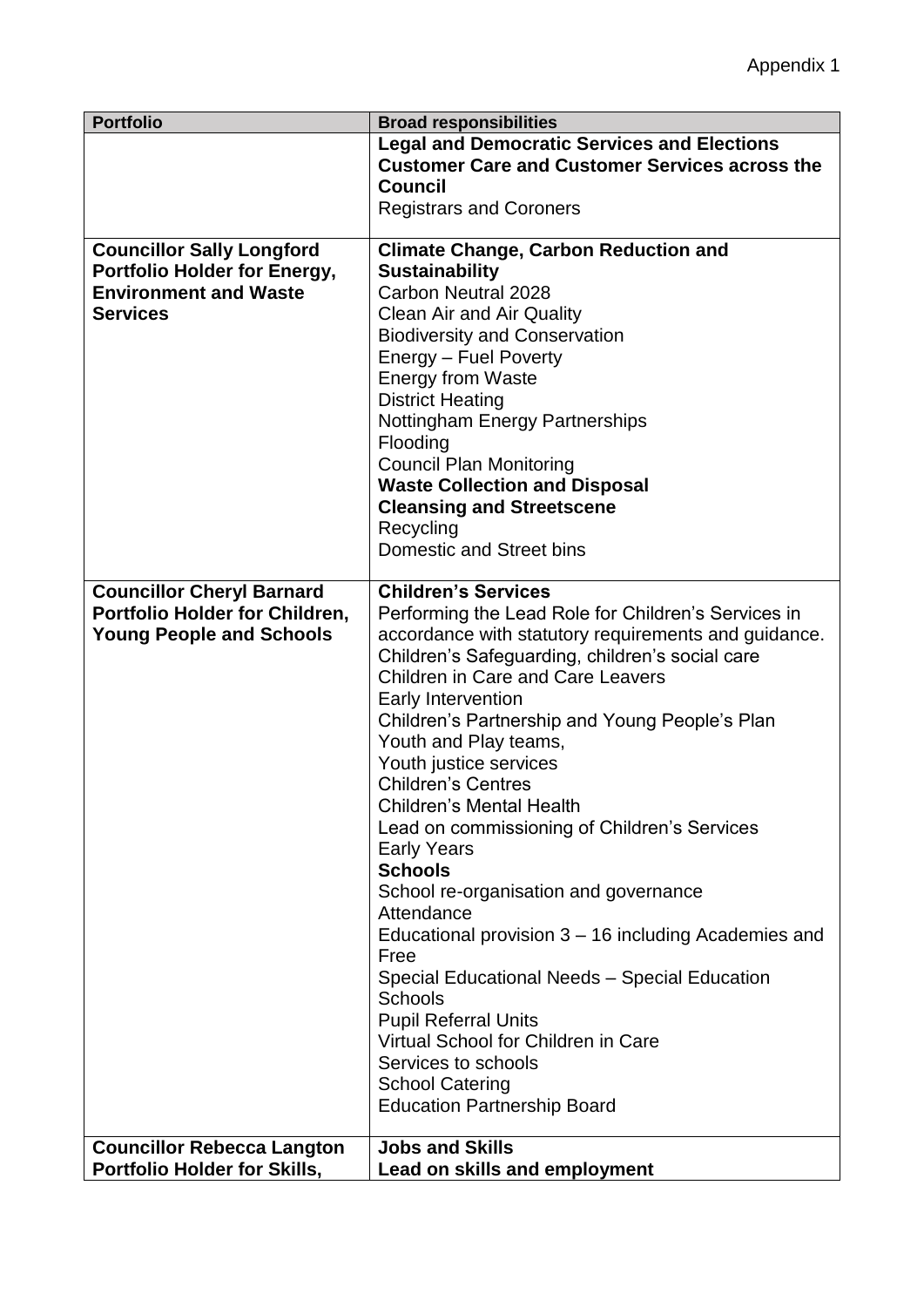| <b>Portfolio</b>                    | <b>Broad responsibilities</b>                          |
|-------------------------------------|--------------------------------------------------------|
| <b>Growth and Economic</b>          | Post 16 Training, FE and HE                            |
| <b>Development</b>                  | Apprenticeships                                        |
|                                     | Develop opportunities for young people and adults      |
|                                     | Local Jobs for Local People                            |
|                                     | Investment initiatives                                 |
|                                     | Nottingham and Notts Futures Advice, Skills and        |
|                                     | Employment                                             |
|                                     | <b>Employability in Schools</b>                        |
|                                     | <b>City Centre Management</b>                          |
|                                     |                                                        |
|                                     | <b>City Centre Retail Management</b>                   |
|                                     | Tourism                                                |
|                                     | <b>Place Marketing Organisation</b>                    |
|                                     | Markets, Fairs and Toilets                             |
|                                     | <b>Business &amp; Growth</b>                           |
|                                     | <b>Growth Plan Delivery</b>                            |
|                                     | Neighbourhood Regeneration                             |
|                                     | <b>Business Support, Development and Liaison</b>       |
|                                     | <b>Inward Investment</b>                               |
|                                     | Social Enterprise and Enterprise Development           |
|                                     | <b>Creative Quarter</b>                                |
|                                     | <b>Smart Cities</b>                                    |
|                                     | <b>Transformation (Joint Lead)</b>                     |
|                                     | <b>Welfare Rights</b>                                  |
|                                     |                                                        |
| <b>Councillor Toby Neal</b>         | <b>Housing</b>                                         |
| <b>Portfolio Holder for Housing</b> | Physical neighbourhood transformation and              |
| and Human Resources                 | regeneration.                                          |
|                                     | Estate Management - Council and private Estates        |
|                                     | <b>Private Housing and Private Rented Sector</b>       |
|                                     |                                                        |
|                                     | Performance of NCH and Housing Associations            |
|                                     | <b>Student Housing</b>                                 |
|                                     | <b>Student Living Strategy</b>                         |
|                                     | Housing with care and support.                         |
|                                     | <b>Strategic and Retained Housing functions</b>        |
|                                     | Oversight of Housing function governance               |
|                                     | <b>Temporary Accommodation commissioning</b>           |
|                                     | <b>HiMOs</b>                                           |
|                                     | Safer Housing inc Selective Licensing                  |
|                                     | Homelessness and Housing Aid - Policy and              |
|                                     | Operational                                            |
|                                     | <b>Health and Safety</b>                               |
|                                     | IT                                                     |
|                                     | Digital Inclusion                                      |
|                                     | ΗR                                                     |
|                                     |                                                        |
| <b>Councillor Neghat Khan</b>       | <b>Community Safety</b>                                |
| <b>Portfolio Holder for</b>         | Crime and Drugs Partnership                            |
| Neighbourhoods, Safety and          | Overview of the Council's Section 17 responsibilities. |
| <b>Inclusion</b>                    | Community Safety and Respect for Nottingham            |
|                                     |                                                        |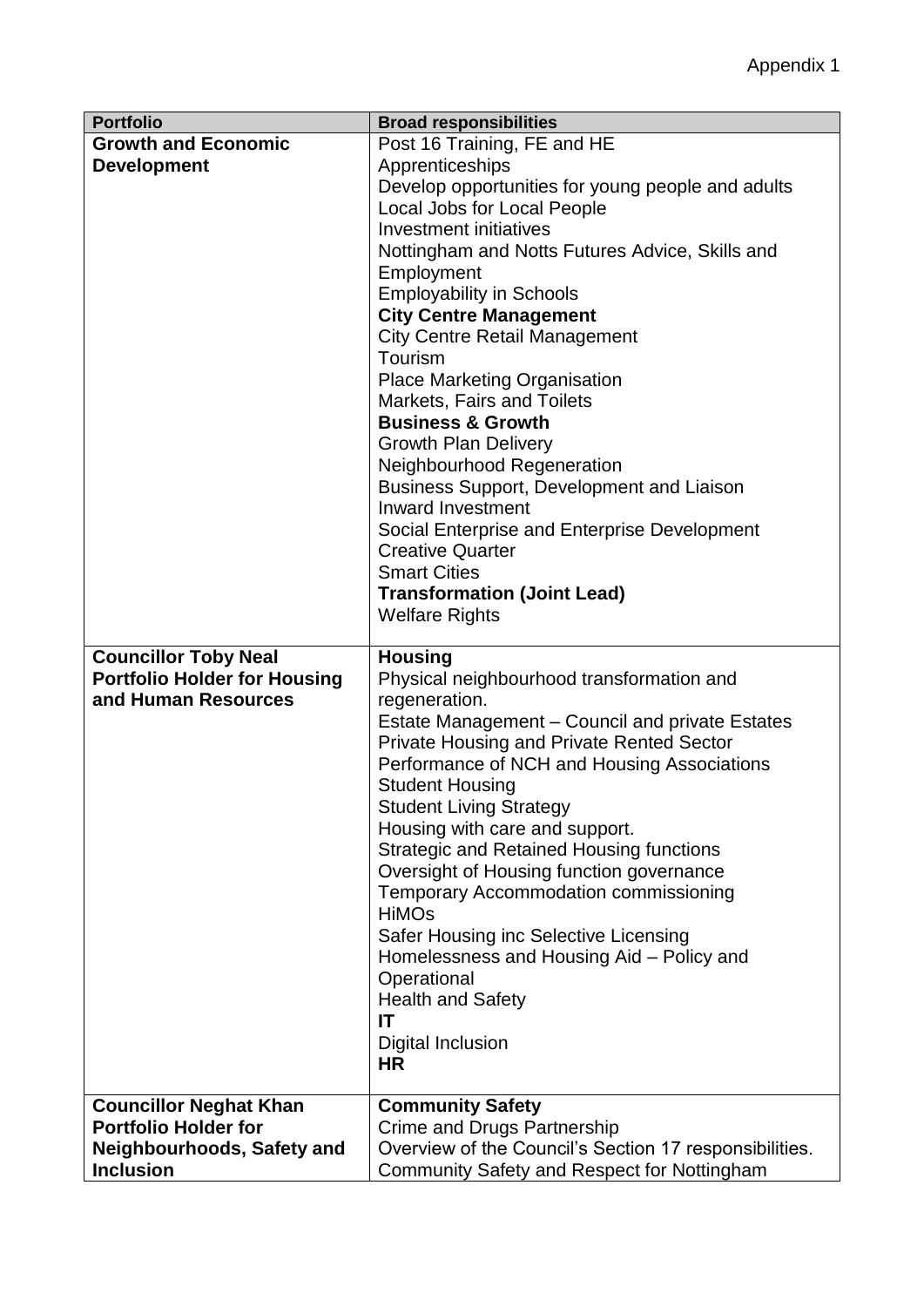| <b>Portfolio</b>                  | <b>Broad responsibilities</b>                        |
|-----------------------------------|------------------------------------------------------|
|                                   | <b>Domestic Violence Lead</b>                        |
|                                   | Licensing                                            |
|                                   | <b>Environmental Health</b>                          |
|                                   | <b>Trading Standards</b>                             |
|                                   | <b>Taxi Strategy</b>                                 |
|                                   | <b>Parking Enforcement</b>                           |
|                                   | <b>Equalities and Inclusion</b>                      |
|                                   | Lead on refugees and asylum seekers                  |
|                                   | <b>Community Sector and Volunteering</b>             |
|                                   | <b>Community Centres</b>                             |
|                                   | <b>Community Cohesion</b>                            |
|                                   | <b>Area Based Grant</b>                              |
|                                   |                                                      |
| <b>Councillor Pavlos Kotsonis</b> | <b>Leisure and Culture</b>                           |
| Portfolio Holder for Leisure,     | Leisure Centres and Sport                            |
| <b>Culture and Planning</b>       | <b>Museums and Heritage Sites</b>                    |
|                                   | Libraries                                            |
|                                   | Arts provision across the city                       |
|                                   | <b>Events Programme</b>                              |
|                                   | Theatres and concert venues                          |
|                                   |                                                      |
|                                   | <b>Armed Forces Champion</b>                         |
|                                   | <b>Planning</b>                                      |
|                                   |                                                      |
|                                   | <b>Planning Policy and Development Management</b>    |
|                                   | Heritage                                             |
| <b>Councillor Linda Woodings</b>  | <b>Adults:</b>                                       |
| <b>Portfolio Holder for Adult</b> | Corporate Strategies for Older People and Vulnerable |
| <b>Social Care and Health</b>     | Adults                                               |
|                                   | <b>Championing Independent Living</b>                |
|                                   | telecare                                             |
|                                   | catering                                             |
|                                   | <b>Adult Safeguarding</b>                            |
|                                   | Lead on commissioning of Adults Services             |
|                                   | Meals at Home                                        |
|                                   |                                                      |
|                                   | <b>Adult Passenger Transport</b>                     |
|                                   | All age disability services                          |
|                                   | <b>Health:</b>                                       |
|                                   | <b>Public Health and Wellbeing</b>                   |
|                                   | Health inequalities                                  |
|                                   | Smoking and avoidable injuries                       |
|                                   | Mental Health and Well-being                         |
|                                   | <b>Teenage Conception</b>                            |
|                                   | Oral/Dental health                                   |
|                                   | <b>Wider Health Links</b>                            |
| <b>Councillor Audra Wynter</b>    | <b>Public Transport</b>                              |
| Portfolio Holder for Highways,    | <b>Strategic Transport</b>                           |
| <b>Transport and Parks</b>        | Tram                                                 |
|                                   |                                                      |